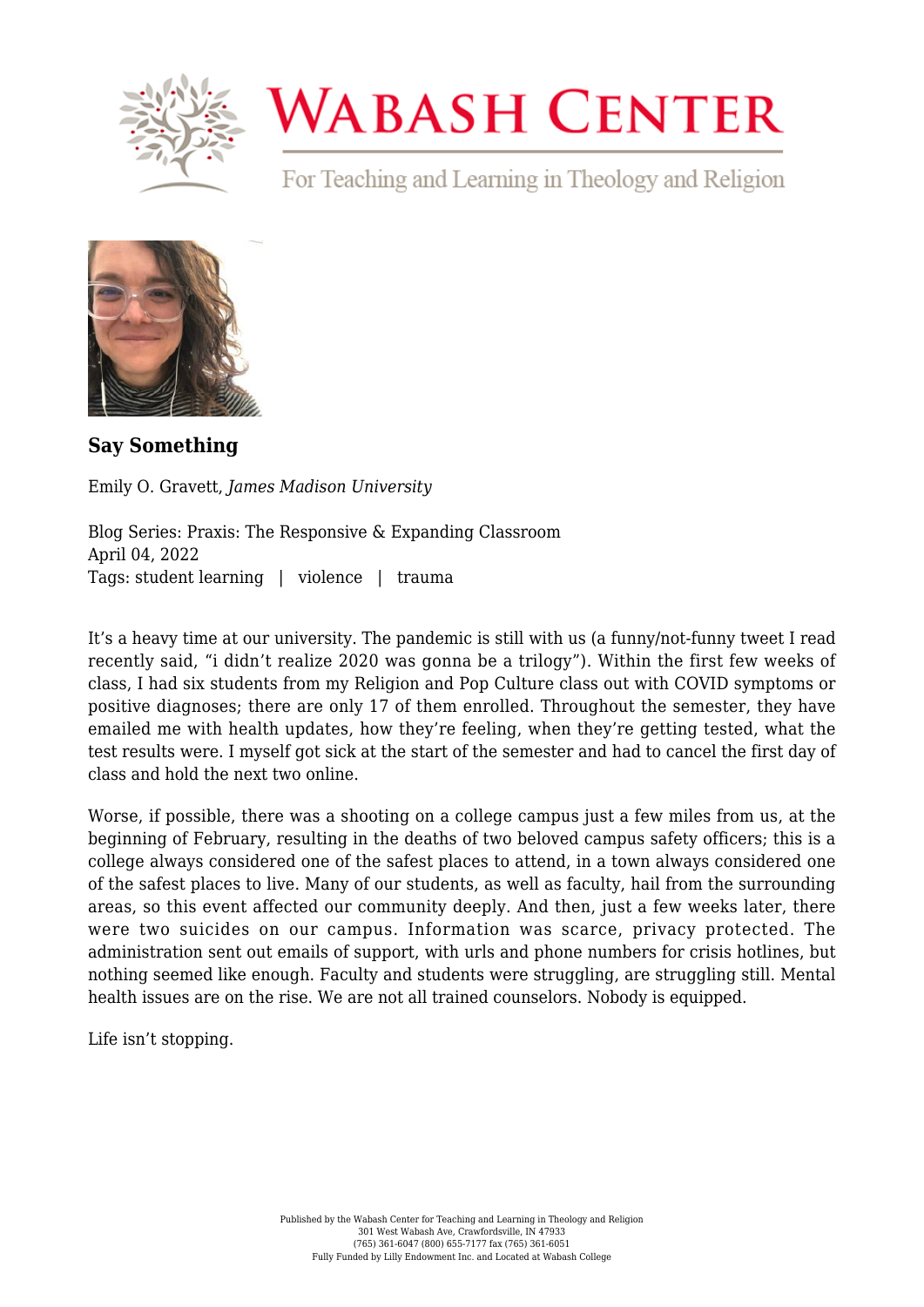But [there is something we can do.](https://cft.vanderbilt.edu/guides-sub-pages/crisis/) We can acknowledge the difficulties, the events, the overwhelm. We can give them a name. We can convey our shared humanity. We can create space for processing. We can say something. This seems so basic, but it is crucial.

After the Bridgewater College shootings, I came to class and told my students I was really sad about what had happened. I said it felt utterly stupid to me to be trying to talk about the definitions of pop culture (our topic for the day), in light of the tragedy. I opened up space for them to share any feelings or reactions. Many students chose to talk. They said they felt scared. They said the event brought up memories and connections to other shootings, other trauma in their young lives. They said they were left with a "it can happen anywhere, it can happen here, to us, to me" sense.

I then led them through a gratitude exercise. (Gratitude, as a practice, has been [shown to](https://www.health.harvard.edu/healthbeat/giving-thanks-can-make-you-happier) [increase happiness](https://www.health.harvard.edu/healthbeat/giving-thanks-can-make-you-happier).) I asked them to write down what they were grateful for having in their lives. I told them about a quotation that struck me many years ago: What if you woke up tomorrow with only what you were grateful for today? I encouraged them, if any people appeared on their list, to let those people know. As the shootings show, you never know what can happen.

Later, a student told me I was the only one of her *six* professors who had said anything about the incident. The only one.

I imagine, of course, there could be many reasons for such silence. It could be that folks didn't know what to say or how to say it. It could be that they felt awkward. It could be that they didn't want to make things worse or cause harm. It could be that they didn't know, or want to presume, what students needed in that moment. It could be that they didn't want to get too personal, especially if this was out of character for them or the learning environment. It could be that the lesson plan for the day didn't seem to allow time to detour. It could also be that they themselves were feeling traumatized. It could be that this event was indistinguishable from other shootings on or around campuses (like [what happened near Virginia Tech just](https://www.cnn.com/2022/02/05/us/virginia-tech-hookah-lounge-shooting/index.html) [recently\)](https://www.cnn.com/2022/02/05/us/virginia-tech-hookah-lounge-shooting/index.html), or the other acts of violence in other spaces, that continue to happen on a regular basis. It could be that they have reached a point of compassion fatigue, a numbness that has been settling over us all because of the terrible things that keep happening and our inability to cope with it all. I understand all of these hesitations. It's hard to know what to do and difficult.

But I still think we have to say something. Even if it is imperfect, halting, awkward, uncomfortable, uncertain. It's similar to the way social justice educators recommend we handle microaggressions in class (e.g., [here](http://www.ronberk.com/articles/2017_micro3.pdf) and [here](https://teaching.washington.edu/topics/inclusive-teaching/addressing-microaggressions-in-the-classroom/)). Don't let the incident pass in silence, in avoidance, in complicity. Silence is damaging. It itself communicates something and that something, I worry, is: nothing of note happened; I don't care about you all as whole humans, only the topic or lesson at hand; people died and it didn't matter. There are a lot of moments in class where we can acknowledge and honor our students' humanity, and our own. When terrible events, like shootings or suicides happen, these are moments to stop, to slow down, and to say something.